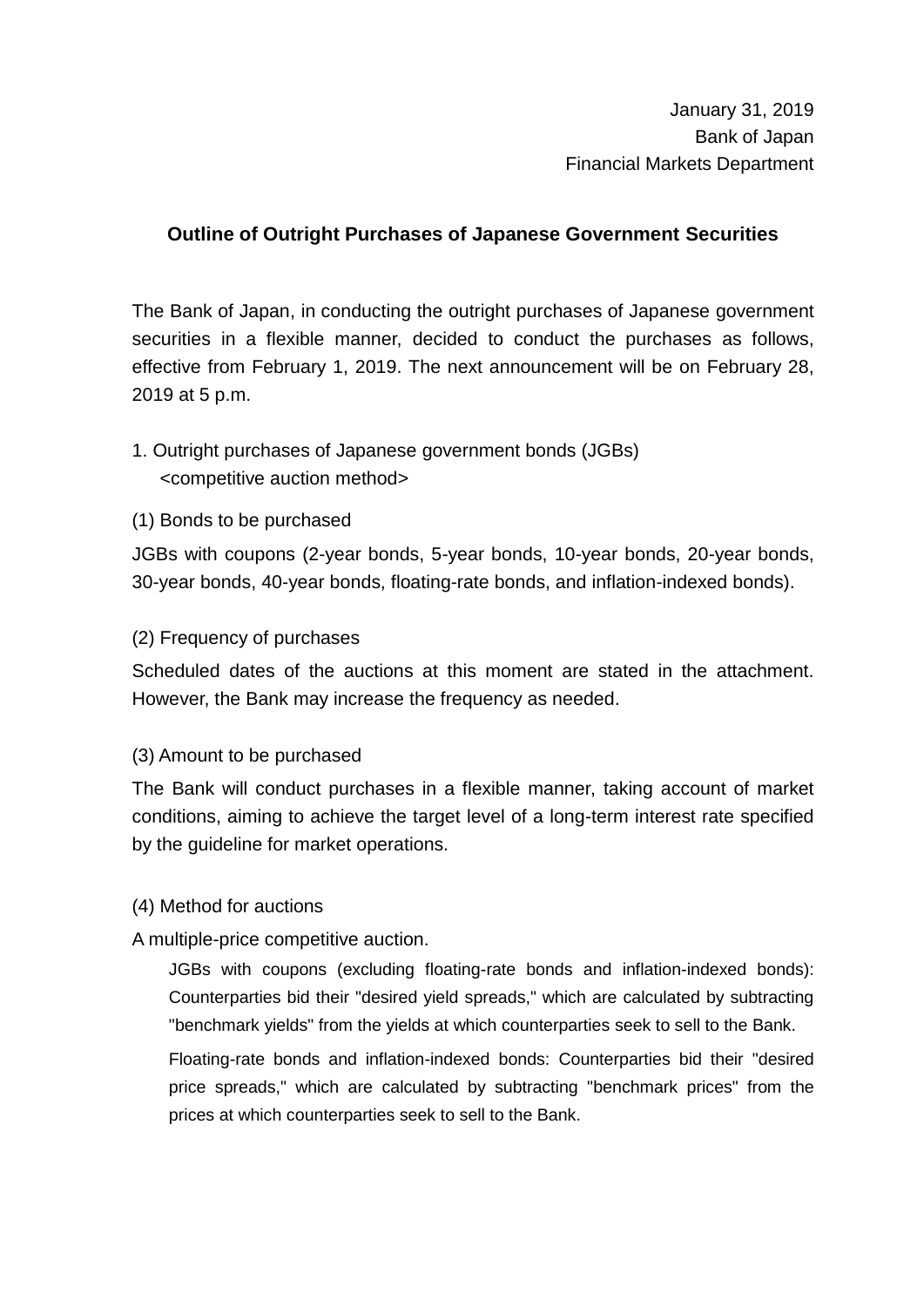## 2. Outright purchases of JGBs <fixed-rate method>

#### (1) Bonds to be purchased

Among JGBs with coupons (2-year bonds, 5-year bonds, 10-year bonds, 20-year bonds, 30-year bonds, and 40-year bonds), mainly on-the-run issues.

#### (2) Frequency of purchases

The Bank will conduct the auctions as needed, such as when the level of the yield curve changes substantially.

#### (3) Amount to be purchased

Depending on market conditions, the Bank may set the purchase size per auction to a fixed amount or to an unlimited amount.

#### (4) Method for auctions

Purchasing yields will be set per auction, by indicating the yield spreads from the benchmark yields which the Bank determines separately.

### 3. Outright purchases of treasury discount bills (T-Bills)

Regarding purchases of T-Bills, conducted as part of money market operations, the Bank will decide the purchase size per auction considering the effects on financial markets.